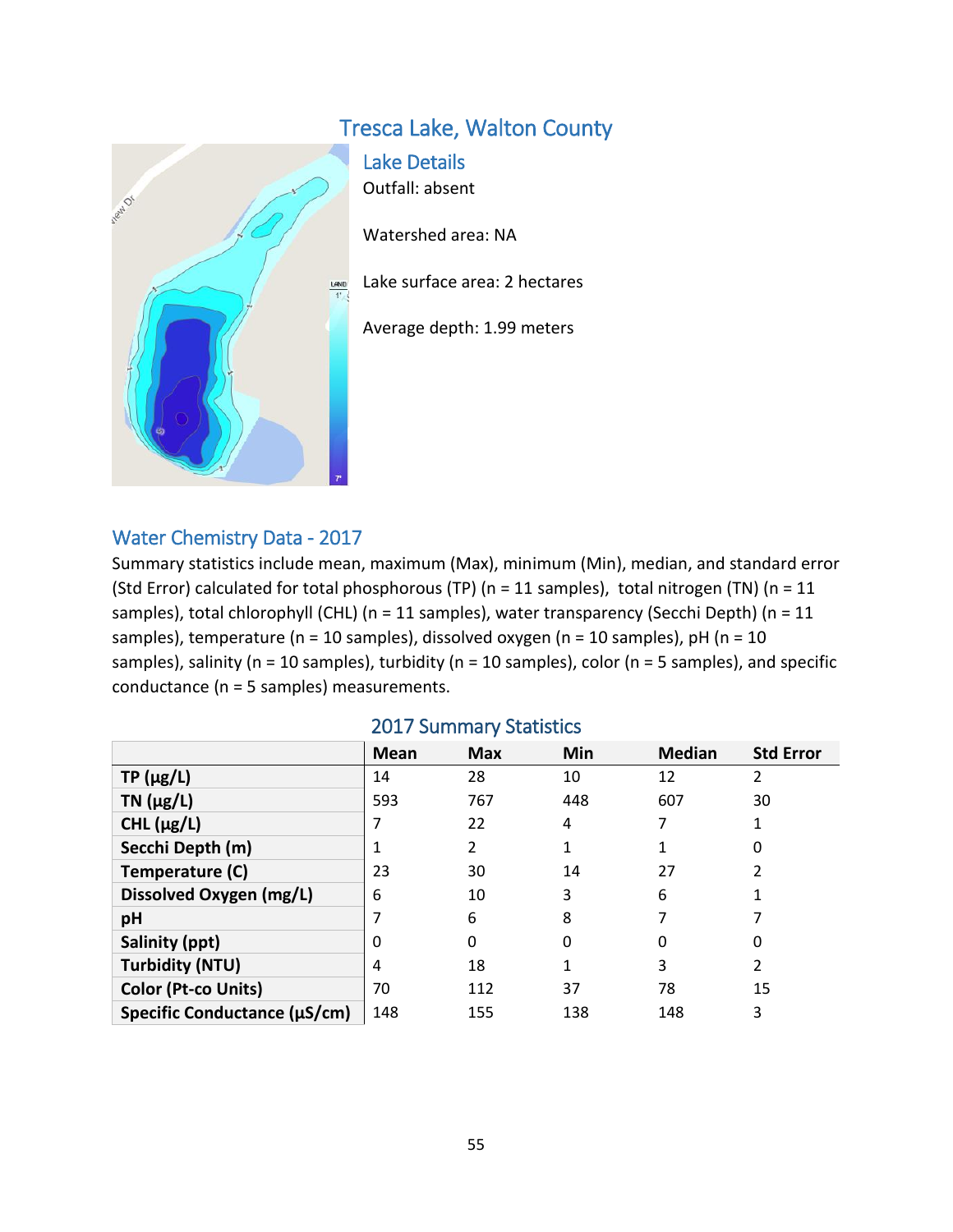## Water Chemistry Data - 2008 through 2017

Summary statistics include mean, maximum (Max), minimum (Min), median, and standard error (Std Error) summary statistics calculated on an annual basis using monthly data for total phosphorous (TP), total nitrogen (TN), total chlorophyll (CHL), water transparency (Secchi Depth), temperature, dissolved oxygen, pH, salinity, turbidity, color, and specific conductance. Summary statistics represent Long-Term analyses among annual means from 2008 through 2017.

|                              | <b>Mean</b> | <b>Max</b> | Min           | <b>Median</b> | <b>Std Error</b> |
|------------------------------|-------------|------------|---------------|---------------|------------------|
| $TP(\mu g/L)$                | 14          | 20         |               | 15            |                  |
| $TN$ ( $\mu$ g/L)            | 616         | 764        | 416           | 601           | 34               |
| CHL $(\mu g/L)$              | 6           | 10         | $\mathcal{P}$ |               |                  |
| Secchi Depth (m)             |             | 2          |               |               | 0                |
| Temperature (C)              | 21          | 23         | 17            | 22            |                  |
| Dissolved Oxygen (mg/L)      |             | 8          | 6             |               | 0                |
| pH                           |             |            | 8             |               | 8                |
| Salinity (ppt)               | 0           | 0          | 0             | 0             | 0                |
| <b>Turbidity (NTU)</b>       | 3           |            | 1             | 3             |                  |
| <b>Color (Pt-co Units)</b>   | 73          | 136        | 42            | 70            | 9                |
| Specific Conductance (µS/cm) | 139         | 184        | 101           | 148           | 9                |

## Long-Term Summary Statistics